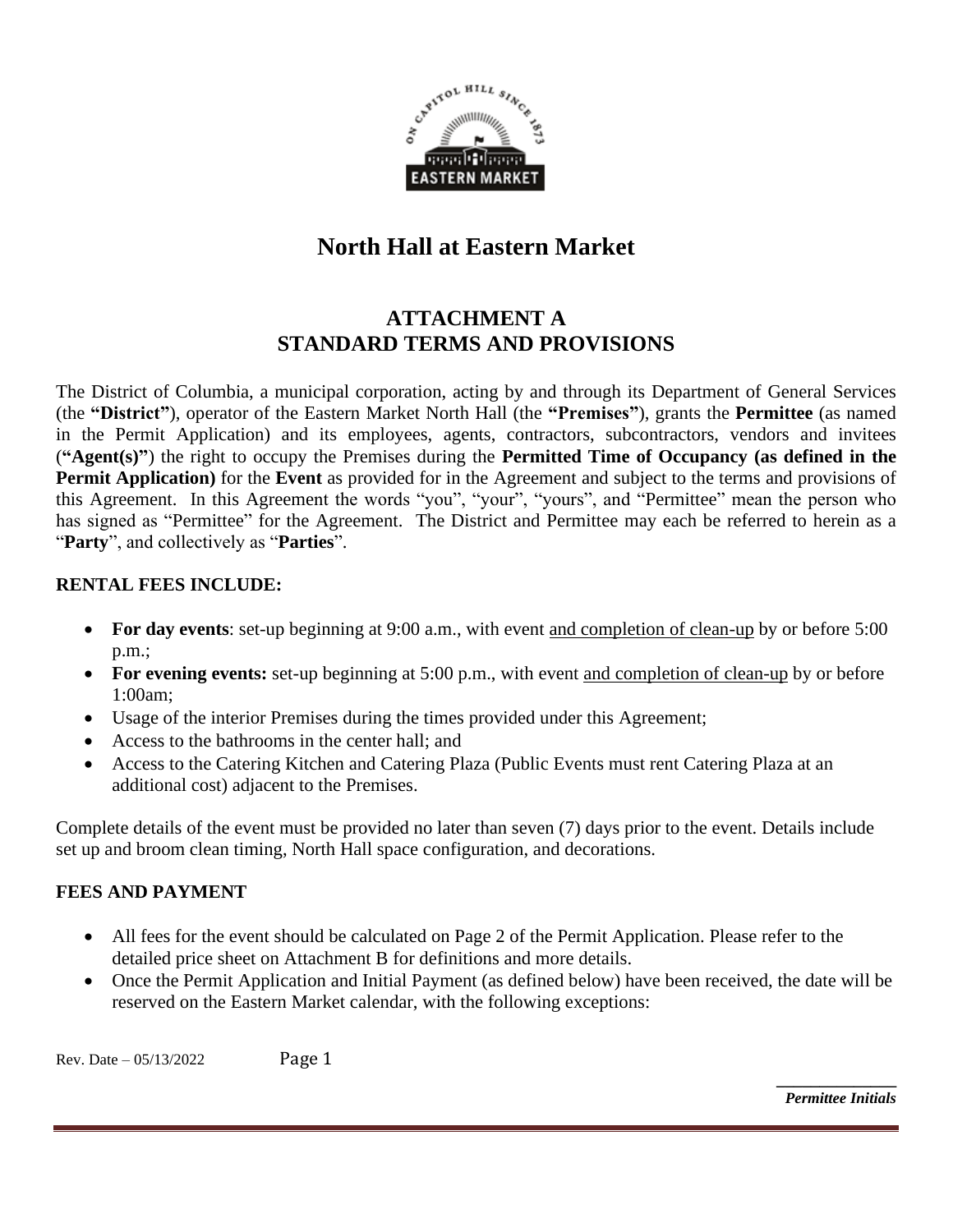- 1) No future event shall be scheduled if Permittee owes any unpaid balance from a previous event; and
- 2) Market Manager, in his sole discretion, may prohibit Permittee from scheduling any future event if Permittee breached any Agreement or rules during any previous event(s).

### **PAYMENT SCHEDULE**

**Initial Payment:** Half of the total fees for the event plus the full refundable security deposit are due at the time of booking the event.

**Remainder Due:** The remainder of all fees for the event must be paid **at least 120 days before event begins.** If total is not paid at least 120 days before, the event will be removed from the Eastern Market calendar and the date will be made available to other parties. If the Permit Application is received for an event occurring less than 120 days from the Permit Application date, then all fees must be submitted with the Permit Application.

## **\*Checks and/or money orders shall be made payable to "DC Treasurer."**\*

Checks and/or money orders shall be **mailed to:** 

**Eastern Market Attn: North Hall Events 225 7th Street, SE Washington, DC 20003** 

### **SECURITY DEPOSIT**

A Security Deposit of \$500.00 is due with your Initial Payment for the event. Failure to adhere to any part of this Agreement will result in a partial reduction or no refund of the security deposit. Additionally, Permittee shall be responsible for the cost of any damage, repair, or cleaning costs not satisfied by the security deposit and Permittee acknowledges that any such amount shall be immediately due and payable.

### **The following requirements must be met to receive a full refund of the security deposit:**

- 1. The last participant left before or at the "Broken Down & Broom Clean" time specified on the Permit;
- 2. All decorations and personal property were removed from the venue at the end of the event;
- 3. No physical damage to the building, equipment, or property;
- 4. No excessive cleaning required as a result of event use;
- 5. All trash was cleaned up and placed in the dumpster. For events with over 200 guests and/or tasting events, trash removal is the sole responsibility of the Permittee. All trash related to large event catering and event design services must be removed from the Premises by Permittee or its Agent immediately following the event. This includes all decorations, such as flowers, tables and chairs, lifts, generators, etc. During instances where events with fewer than 200 guests generate a significant amount of trash, a dumpster use fee of \$200 will be deducted from the security deposit. Grease may not be poured in the

Rev. Date – 05/13/2022 Page 2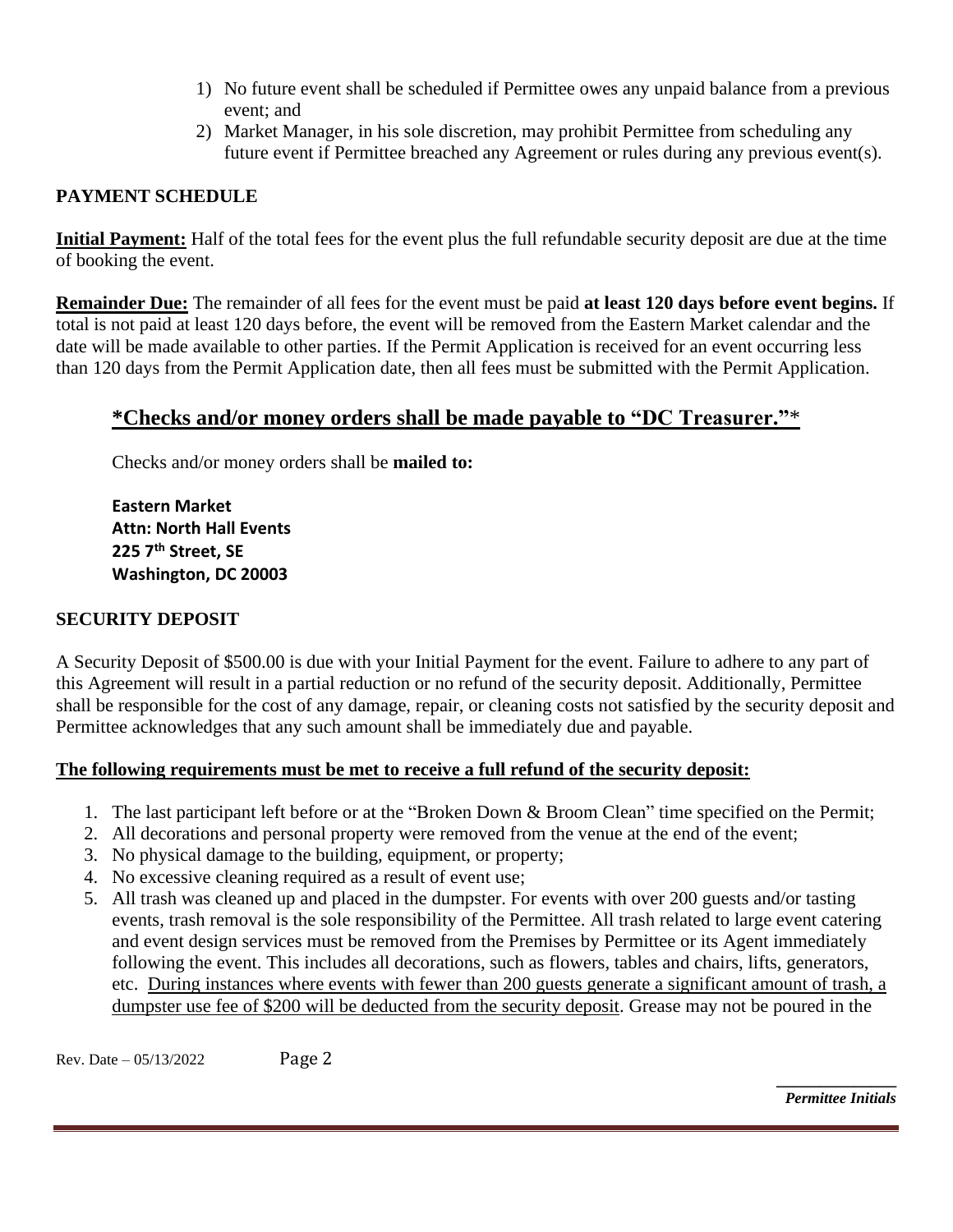sink or disposed of in dumpsters or curbside. Permittees and/or its Agent should bring containers (w/lids) for disposal of grease off Premises. Permittee and/or its Agents must provide their own cleaning supplies.

- 6. The North Hall and ALL other spaces used or requested are **broom clean**, including outdoor sidewalks; and
- 7. All obligations under this Agreement have otherwise been satisfied.

If the event extends beyond the end time stated in this Permit, any otherwise refundable security deposit shall be reduced by \$200.00 for each additional half hour and Permittee acknowledges that any amount not satisfied by the security deposit shall be immediately due and payable.

If there is any physical damage to the building, Premises, grounds, furnishings, or equipment resulting from or arising out of Permittee's use of the Premises or any act, error, or omission on the part of Permittee or its Agents, the security deposit will be retained until the cost of repair or replacement can be determined. If the cost of said repair or replacement exceeds the security deposit, Permittee will be billed for such additional sum and Permittee acknowledges that the bill shall be immediately due and payable.

If all obligations of the Agreement have been satisfied, the security deposit will be refunded within two (2) months following the event to the name and address on the security deposit check issued to DC Treasurer at the time of booking. For money orders, check will be sent to Permittee (at the name and address from page 1) of the rental permit. All requests to change the name and address of security deposit refunds should be made in writing to the Market Manager, prior to issuance of the refund.

Permittee should provide a copy of this Agreement to all event vendors/Agents to ensure compliance with facility terms and provisions.

## **CANCELLATION POLICY**

- Permittee may reschedule a date at no charge if Permittee contacts the Market Manager 60 full calendar days in advance of the event.
- Cancellations made 60 full calendar days or more in advance of event shall receive a refund of 75% of rental fee and forfeiture of the entire security deposit.
- Cancellations made between 14 and 59 full calendar days in advance of event shall receive a refund of 50% of the rental fee for the entire event and forfeiture of the entire security deposit.
- Cancellations made less than 14 full calendar days prior to the event will forfeit the entire rental fee for the entire event and the entire security deposit.
- Events scheduled for multiple days shall be viewed as one event, counted from the first day of the event for cancellation notice and refund purposes. Example: Notice for cancellation of a three (3) day event (Monday, Tuesday, and Wednesday) would be calculated by counting the full calendar days starting from date notice is received to the first date of the event (Monday, in this example.) The Permittee

Rev. Date – 05/13/2022 Page 3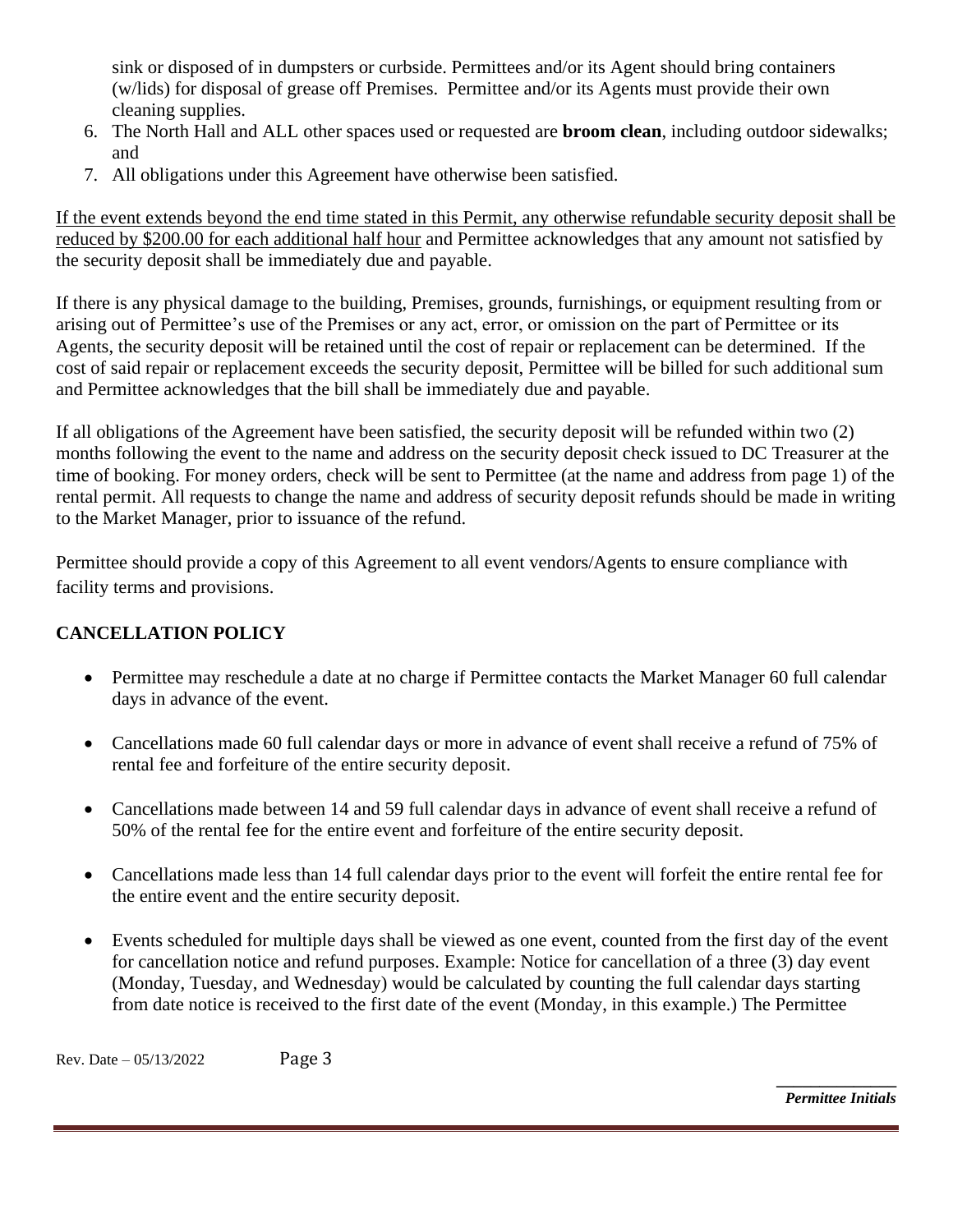would be refunded half of the total cost of the three (3) day event rental, if notice was received between 14 and 59 full calendar days before the Monday that the event was scheduled to begin.

• Cancellation of two (2) consecutive re-occurring event dates will result in the entire forfeiture of any future secured event dates and those dates will be made available to any other interested party.

All cancellations must be in writing via email to [northhall.coordinator@dc.gov.](mailto:northhall.coordinator@dc.gov) The date and time that the cancellation email is received by the District of Columbia shall be the determining date and time for calculation of the rental fee refund in accordance with the cancellation policy above.

### **SPECIAL EVENT LIABILITY INSURANCE**

All Permittees shall obtain, at Permittee's sole cost and expense, a special event or commercial general liability insurance policy covering the event in the amount of One Million Dollars (\$1,000,000.00) (or such higher amount as may be required by the District) of general liability coverage, including bodily injury and property damage coverage, and such policy shall name the District of Columbia as an additional insured.

Coverage shall begin the first day of the event, and for multi-day events, coverage shall extend to all days of the event, and such insurance shall insure against the liability of the District of Columbia, its employees, agents and other authorized representatives, arising out of or in connection with Permittee's use of the Premises.

Permittee shall submit the certificate of insurance from the insurer showing that Permittee has insurance in the amount and type specified above to [northhall.coordinator@dc.gov](mailto:northhall.events@dc.gov) **at least 45 days prior to the first day of the scheduled event**. If the permit application is received for an event occurring less than 45 days from the application date, then the certificate must be submitted with the permit application.

### **FOOD VENDORS/FOOD TRUCKS**

Permittee is required to ensure food vendors/food trucks comply with facility terms and provisions.

Food vendors must use the alley side doors only.

### Food vendors must provide the following documentation:

- 1) Proof of general liability insurance in the amount of One Million Dollars (\$1,000,000) per occurrence naming District of Columbia as an additional insured;
- 2) District of Columbia Department of Consumer and Regulatory Affairs Caterers License; or,
- 3) Applicable state issued caterers license.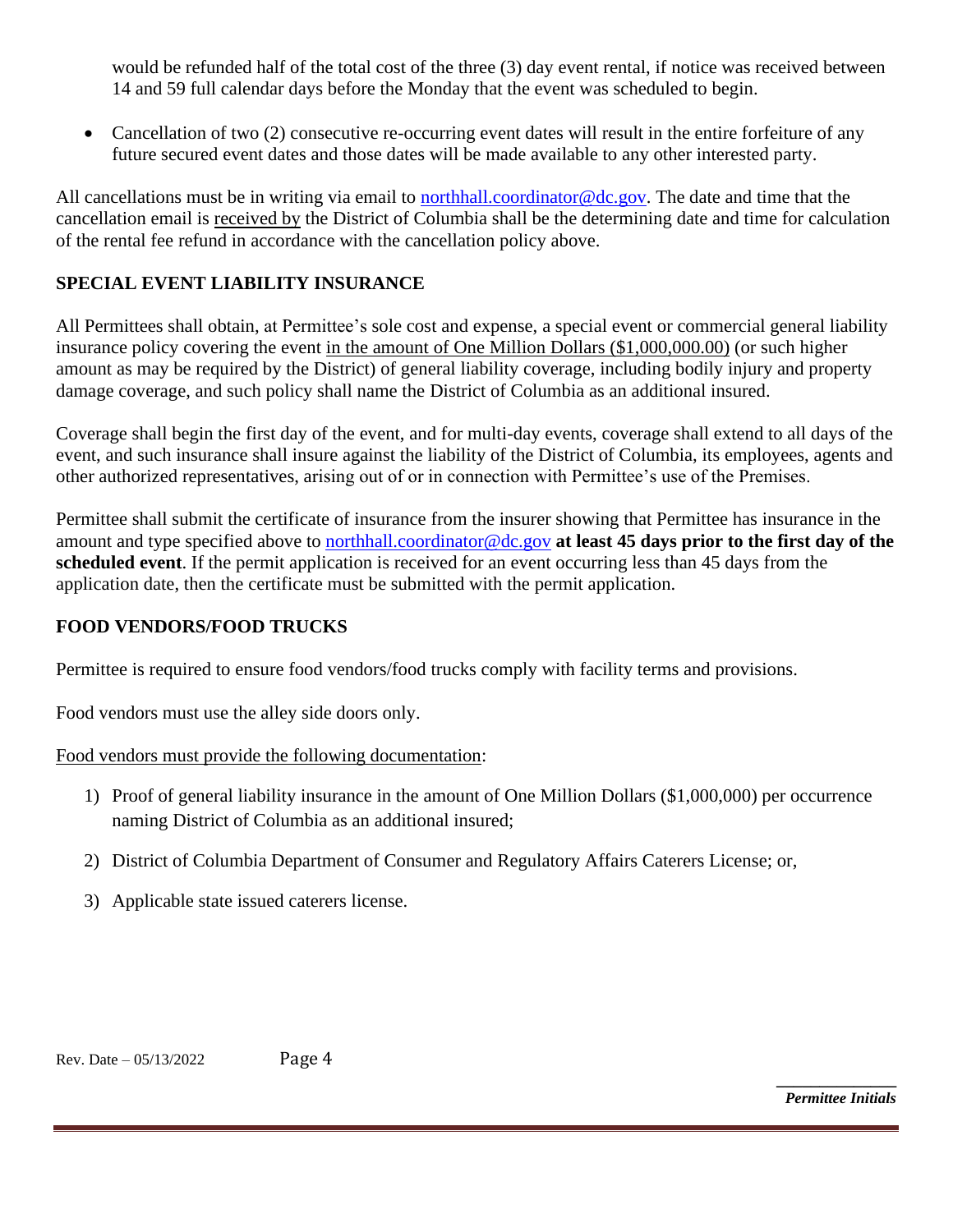Food trucks must provide the following documentation:

- 1) Proof of general liability insurance in the amount of One Million Dollars (\$1,000,000) per occurrence naming District of Columbia as an additional insured;
- 2) District of Columbia Department of Consumer and Regulatory Affairs Vendor Business License;
- 3) District of Columbia Department of Health Mobile Vending Health Vending Certificate; and
- 4) District of Columbia Fire and Emergency Medical Service Department Fire Prevention Division Propane Use: Vending-Mobile Permit

All documentation above must be submitted to [northhall.coordinator@dc.gov](mailto:northhall.events@dc.gov) **at least 45 days prior to the first day of the scheduled event**. If the permit application is received for an event occurring less than 45 days from the application date, then all documentation must be submitted with the permit application. No Food Vendor/Food Truck will be allowed to operate without proper documentation.

Permittee's catering supervisor must be present from the moment deliveries and staffs begin to arrive to ensure the orderly movement of cars, trucks, equipment and to supervise personnel.

The loading space adjacent to the North Hall is seventy (70) feet long. Cars and trucks must complete their loading procedures quickly and efficiently. At no time may a car or truck double park or block the alley.

The Market Manager reserves the right to review and approve the choice of caterer in order to assure that they are capable of working safely on the Premises and are aware of the limitations on the Premises.

## **ALCOHOL**

In order to serve alcohol, the Permittee or caterer must obtain a temporary ABC license or a catering liquor license. The Permittee or an approved ABC manager must be present during the entire event. A copy of the license must be submitted to the District seven (7) days prior to the event. All events serving alcohol must provide guests with a food option at no additional costs to those attending the event.

### **NOISE LEVELS/MUSIC/ENTERTAINMENT**

Because the Premises is located within a residential area, the Permittee and its Agents shall ensure that noise levels do not disrupt neighbors, in accordance with the following guidelines:

- On the North Hall Plaza, entertainment must end no later than 9:00 p.m.
- In the building, entertainment must end no later than 12:00 a.m.
- The windows must remain closed and shades drawn when music is played. Doors must not be propped open when music is played. Only caterers may use alley-side doors; however, they must not be propped open.
- Please see noise regulations pursuant to [D.C. Municipal Regulations Title](http://www.dcregs.dc.gov/Gateway/ChapterHome.aspx?ChapterNumber=20-27) 20- Chapter 27 Noise [Control.](http://www.dcregs.dc.gov/Gateway/ChapterHome.aspx?ChapterNumber=20-27) See especially 20 DCMR §2701 - [Maximum Sound Levels.](http://www.dcregs.dc.gov/Gateway/FinalAdoptionHome.aspx?RuleVersionID=760400)

Rev. Date – 05/13/2022 Page 5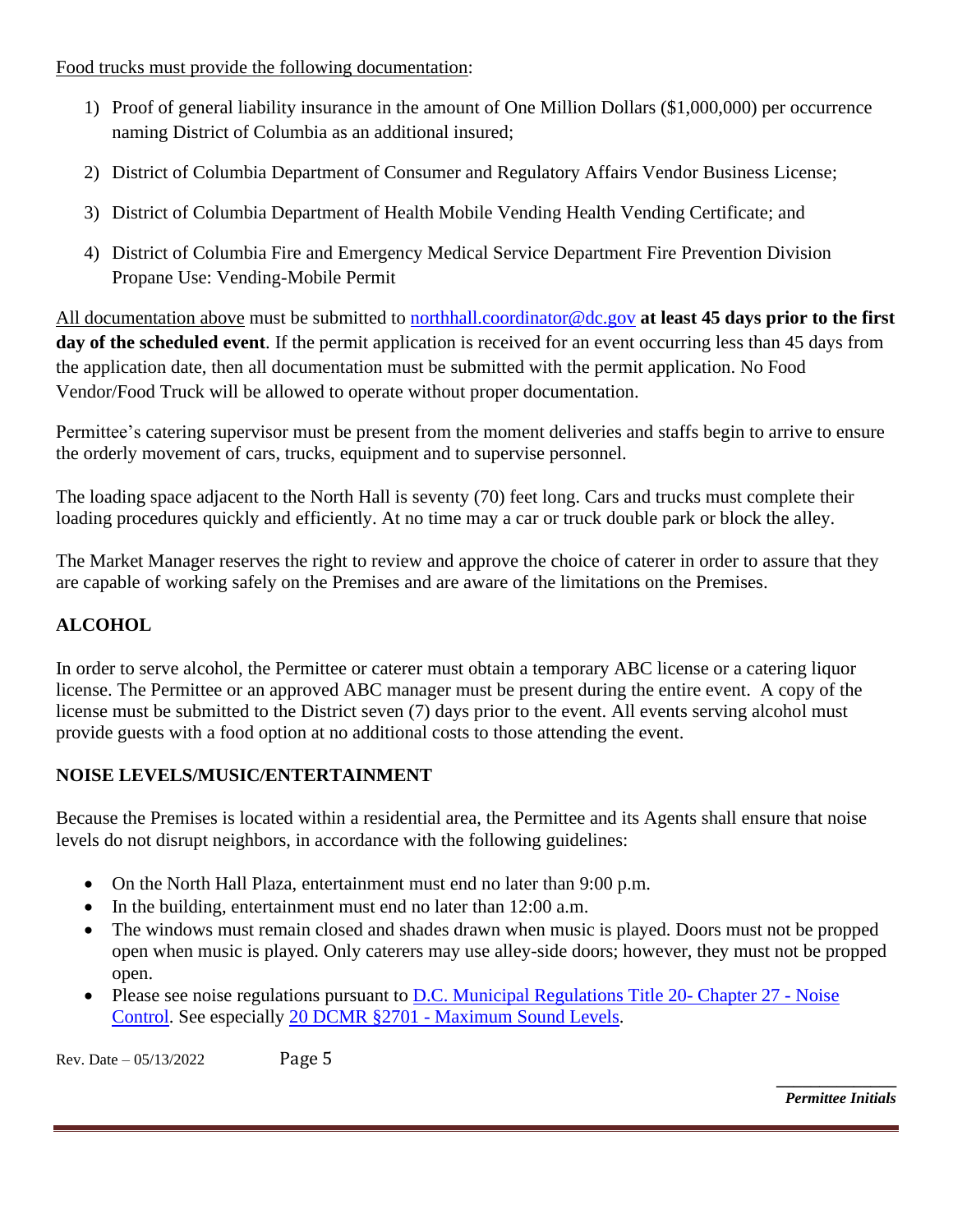### **ELECTRICAL SERVICE**

Limited indoor electrical service is included with the space rental. This service includes up to 120A service consisting of six individual 20A circuits. Any additional or outdoor electrical service must be provided at Permittee's sole cost and expense, and any such work shall be approved by the Market Manager in advance and performed by a licensed electrician.

Generators are permitted on the Premises, with the location and number agreed upon by in advance by Market Manager. Note that generator operation must comply with noise ordinances and any other applicable law.

### **SMOKING**

Smoking is prohibited on the Premises. Smoking is also prohibited in any tented areas that may be set up as part of the event.

#### **VENDORS**

The District assumes no responsibility for Permittee's arrangements with Permittee's vendors or Agents or any supplies provided by any of Permittee's vendors or Agents.

### **DECORATIONS**

- Decorations must be set up and taken down in the allotted occupancy time. The area must be cleaned and any trash removed at the end of the event.
- Decorations are permitted; however, Eastern Market is a historic building, so tacking, taping, nailing, and tying to any surfaces is not allowed without Market Manager's prior written authorization.
- Sparklers and any other fireworks are strictly prohibited.
- Only LED candles are allowed. No open flames are permitted.
- Helium filled balloons are prohibited.
- Confetti-type items that are difficult to clean up such as rice, birdseed, flower petals, or streamers are not permitted. The Market Manager has sole discretion regarding the approval of certain permitted items.
- Any rental items Permittee brings or has delivered are Permittee's sole responsibility. Permittee is responsible to set up and take down all rental items. Permittee shall arrange to have all rental items picked up during the breakdown time of the event. The District is not responsible for loss, theft or damage to rental items.

#### **USE OF OUTDOOR RENTAL SPACE**

North Hall Plaza and bays (also known as farmers' line sheds) may be rented in conjunction with an event.

Permittees are responsible for ensuring safe accommodations are made for pedestrians. Refer to District Safe Accommodations for Pedestrians and Bicyclists (See [24 DCMR § 3315\).](http://www.dcregs.dc.gov/Gateway/TitleHome.aspx?TitleNumber=24)

Rev. Date – 05/13/2022 Page 6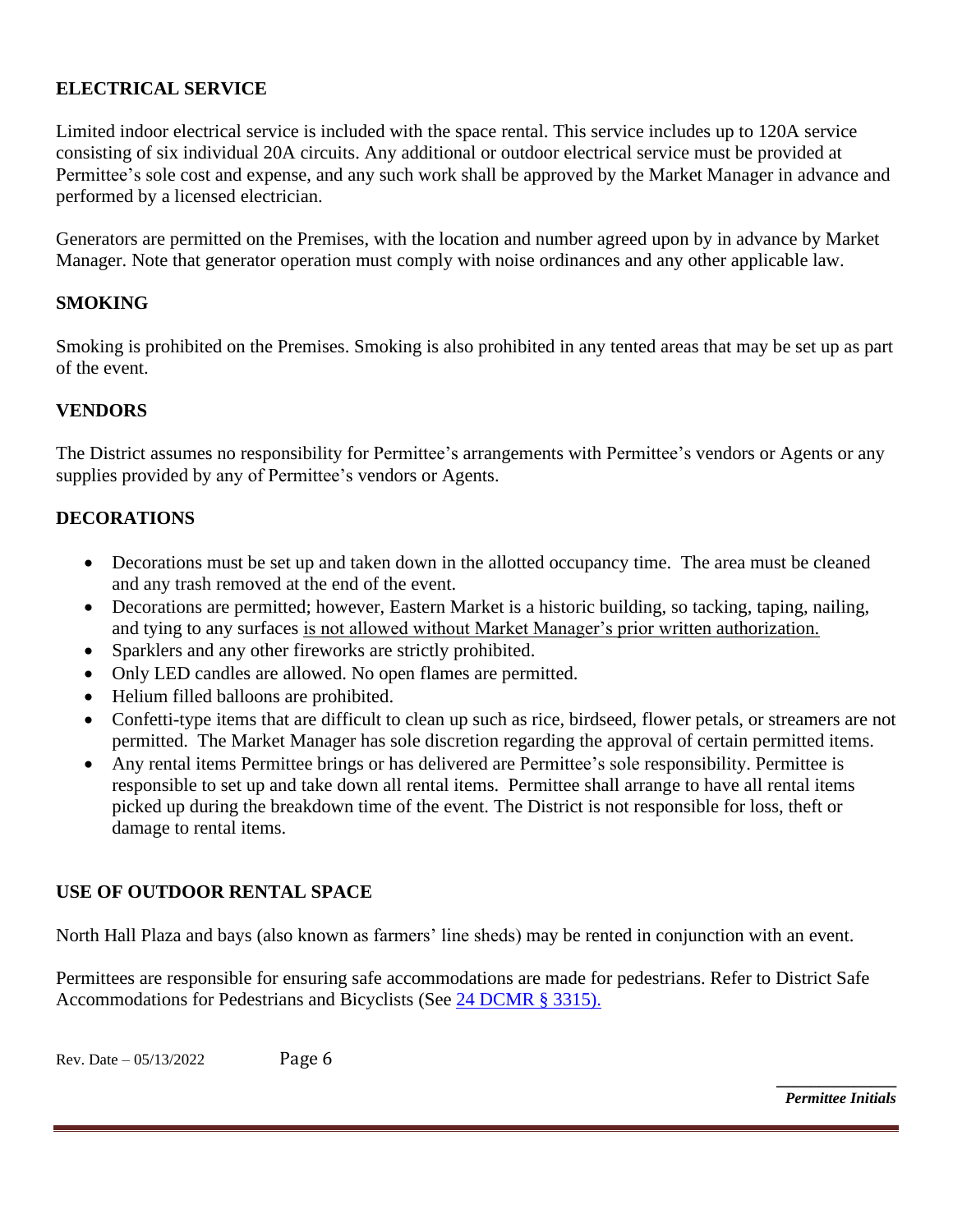Note that use of outdoor rental space must comply with noise ordinances and any other applicable law.

Requests for refunds for use of outdoor space based on inclement weather will not be honored.

## **REMOVAL OF PROPERTY FROM PREMISES**

The Permittee shall remove all equipment, tents, etc. by or before the scheduled end time indicated on the Permit. **Any items left on the Premises after the scheduled end time shall incur a storage fee of \$400.00 per day**. Eastern Market shall not be responsible for any property left on Premises. Failure to adhere to the terms of removal of property from the premises will result in a reduction from the security deposit.

### **PROTECTION OF PERSONS AND PROPERTY**

The Permittee shall take all necessary steps to protect all persons present on the Premises and shall not cause any change to any element of the Premises which might subject any person to potential injury or harmful condition. The District reserves the right to require additional security if it is determined that additional security is required.

### **TERMINATION**

The District reserves the right, at any time prior to or during Permittee's use of the Premises, at the sole discretion of the Market Manager or the District, to cancel the reservation and terminate this Agreement with our without cause, in the event of emergency, physical damage to the building, or other reason.

Such situations include, without limitation, any of the following:

- 1. Fire, flood, earthquake, weather damage, war, riot, or other casualty or act of God causing physical damage to the building or the Premises, or creating an emergency situation which requires the Premises be used for such emergency purposes.
- 2. Improvements, alterations, or repairs required by law or otherwise necessary to put or maintain the building and Premises in a safe and fully functional condition including unexpected delays in said repairs.
- 3. Power failure, restrictive curfews, or other causes beyond the control of the District, which render the Premises unfit for the intended use.
- 4. Permittee's failure to adhere to the terms and conditions of this Agreement.
- 5. The event or any part of the event constitutes a public or private nuisance; or, includes the use of objectionable media.
- **6.** The Premises may not be used for events to support or oppose any candidate for elected office, whether partisan or nonpartisan, or to support or oppose any initiative, referendum, or recall measure, including a charter amendment referendum. See D.C. Code §1–1163.36 - [Prohibition on the use of District](https://beta.code.dccouncil.us/dc/council/code/sections/1-1163.36.html)  [government resources for campaign-related activities](https://beta.code.dccouncil.us/dc/council/code/sections/1-1163.36.html)**.**

If Market Manager or the District determines that Permittee's reservation shall be cancelled and Agreement terminated pursuant to the above provisions, the District will refund any rental fee and security deposit paid by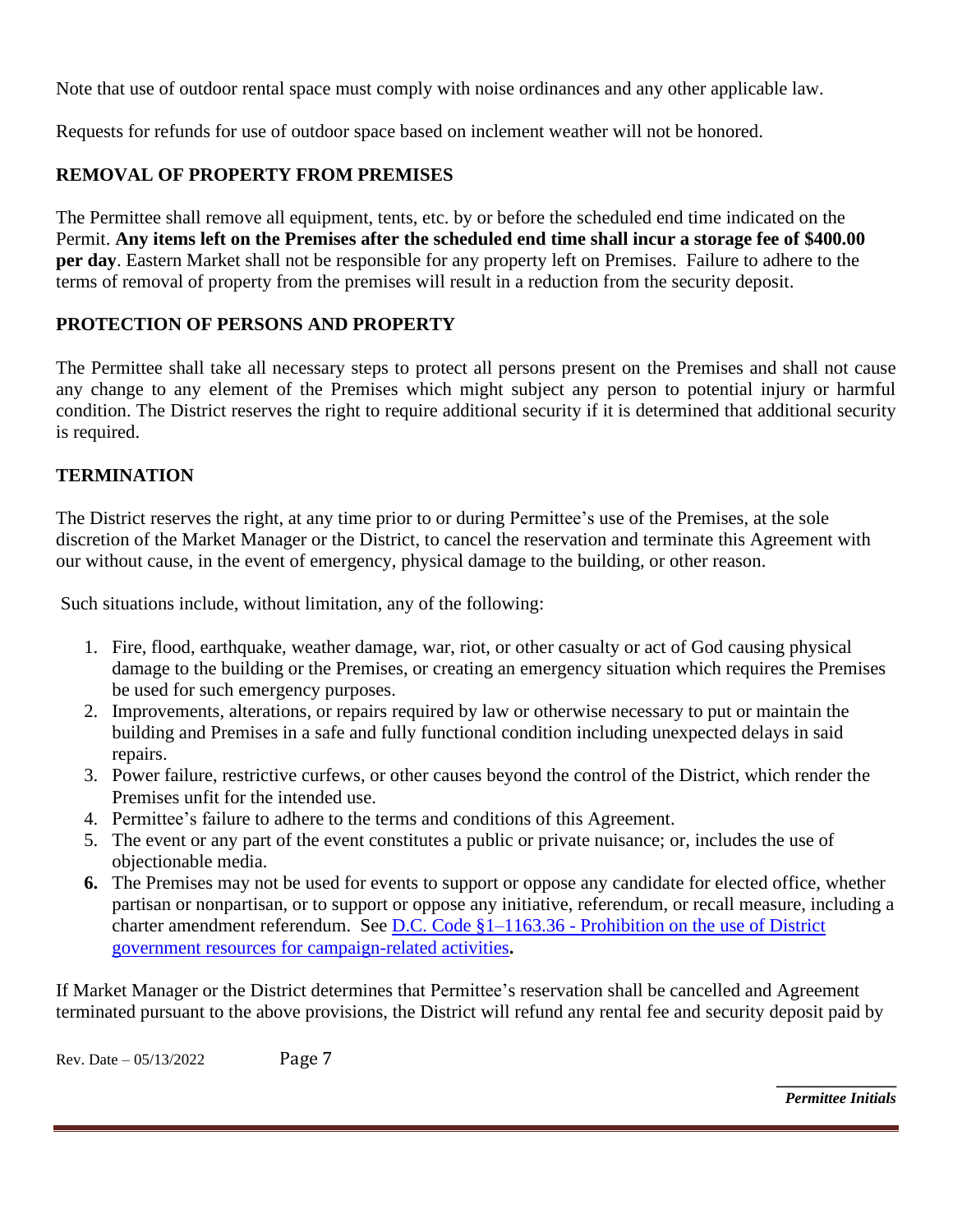Permittee subject to terms and conditions set forth herein. The District shall not be held responsible for any direct, indirect, incidental, or consequential damages resulting from such termination.

### **INDEMNIFICATION**

The Permittee shall hold harmless, defend and indemnify the District, its officers, employees, and agents from and against any and all claims, losses, causes of action, judgments, damages and expenses including but not limited to attorney's fees because of bodily injury, sickness, disease or death, or injury to or destruction of tangible property or any other injury or damage resulting from or arising out of (a) performance or breach of this Agreement by Permittee, (b) Permittee's use of the Premises, or (c) any act, error, or omission on the part of the Permittee, or its Agents.

### **LIABILITY**

Without prejudice to any other rights the District may have, Permittee is responsible, in accordance with applicable laws, for the acts and omissions of Permittee and Permittee's Agents that cause injuries to persons or damages to the Premises, including any claims arising from such injuries or damages, caused by or arising from the activities permitted under this Permit. The District shall have no liability for the actions or negligence of Permittee or Permittee's Agents. Neither the grant of this Permit, nor any provision thereof, shall impose upon the District any new or additional duty or liability or enlarge any existing duty or liability of the District.

### **NOT A CONTRACT FOR SERVICES**

The Agreement is a revocable, nontransferable and nonexclusive license to use and occupy space at the Eastern Market North Hall and/or the North Hall Plaza for the date and time stated on the Permit Application, and is not intended to be, nor shall it be deemed or construed, as a contract for services or to bind the District to convey the Premises to Permittee.

Nothing contained in the Agreement and no future action or inaction by the District under the Agreement shall be deemed or construed to mean that the District has contracted with Permittee to perform any activity on the Premises.

Permittee expressly acknowledges that the District is prohibited by law from entering into contracts for services without following the procedures set forth in the Procurement Practices Reform Act of 2010, D.C. Official Code §§ 2-351.01 et seq., and all financial obligations of District or any subsequent agreement entered into by the parties are and shall remain subject to the provisions of (a) the federal Anti-Deficiency Act, 31 U.S.C. §§ 1341, 1342, 1349, 1350, and 1351; (b) the D.C. Official Code § 47-105; (c) the District of Columbia Anti-Deficiency Act, D.C. Official Code §§ 47-355.01 et seq., as the foregoing statutes may be amended from time to time; and (d) § 446 of the District of Columbia Home Rule Act.

Under no circumstance, shall Permittee be entitled to reimbursement for any activities on the Premises.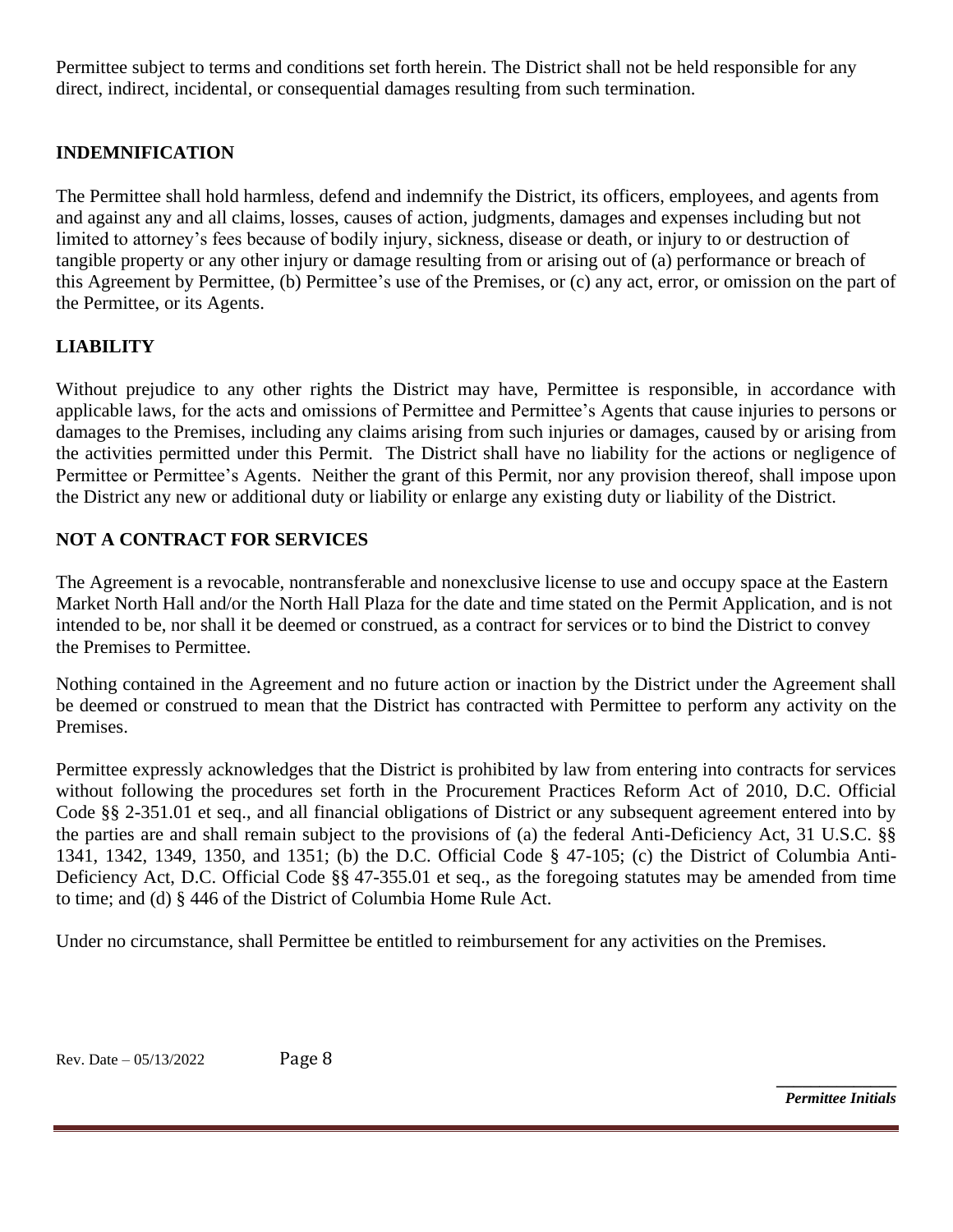### **COMPLIANCE WITH APPLICABLE LAWS**

Permittee, at its cost, shall perform, or cause its Agents to perform, all activities on the Premises in compliance with all applicable laws and governmental regulations. The Permittee shall obtain all required permits and licenses for the event. Permittee should consult with the Market Manager regarding permits and licenses, as needed.

## **NO WAIVER**

Nothing in this Agreement shall be deemed to waive any rights of any kind that the District now has, or may hereinafter have, to assert any claim against the Permittee or any other person or entity, including, without limitation, claims with respect to any and all past events or entry on the Premises and activities of the Permittee or of any person or entity.

*\*\*End\*\**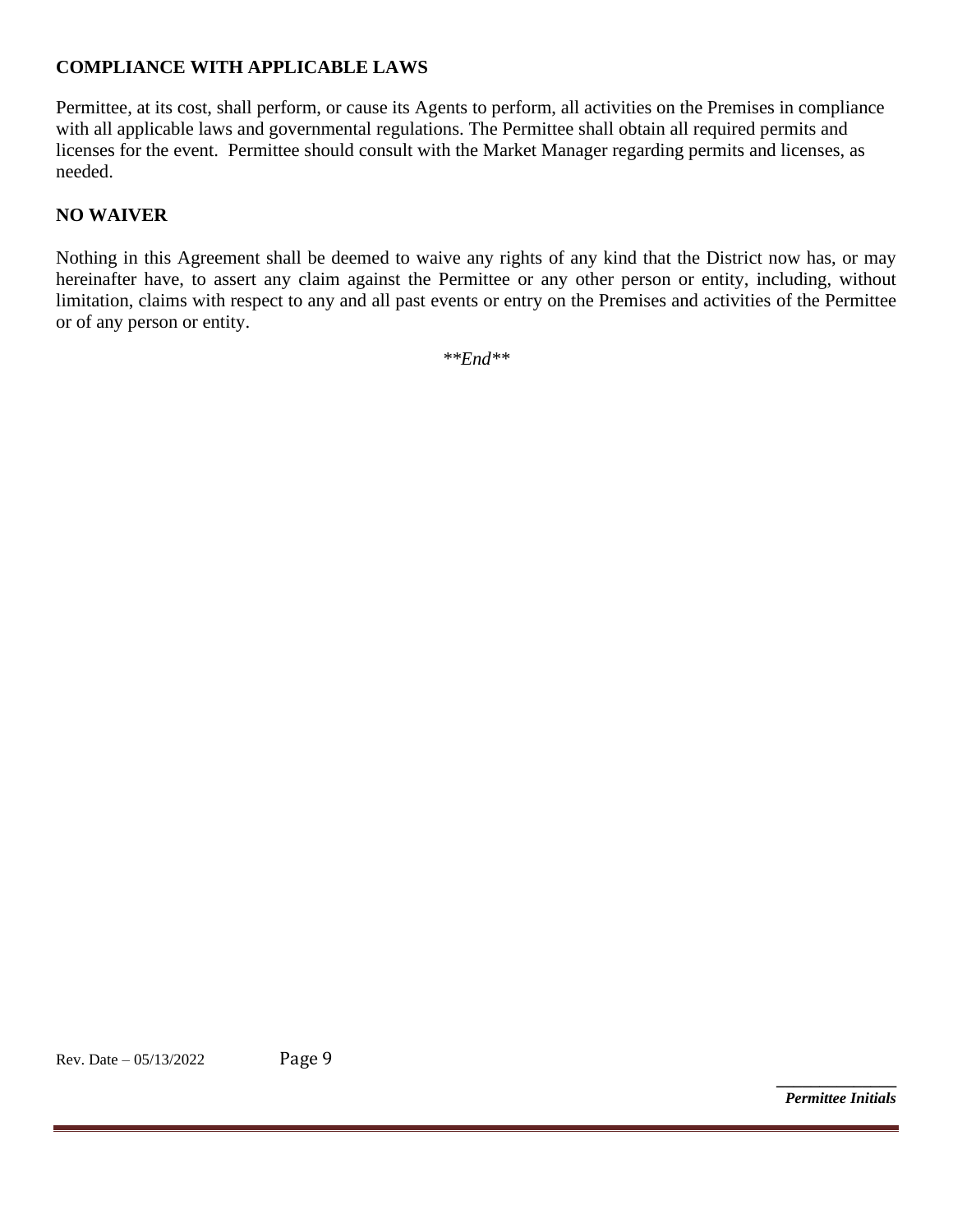# **ATTACHMENT B: NORTH HALL PRICE SCHEDULE May 13, 2022**

|                      |               | <b>Event Hosted by Individual and Non-Community Organization</b> |                |                  | <b>• Public Arts Event</b><br><b>• Public Event Hosted by Military Affiliates,</b><br>DC Charter Schools, Community Organization, or<br><b>Event Hosted by DC Government Agencies</b> |          | <b>Public Event - Arts &amp; Craft Fairs and Fashion Shows</b> |  |
|----------------------|---------------|------------------------------------------------------------------|----------------|------------------|---------------------------------------------------------------------------------------------------------------------------------------------------------------------------------------|----------|----------------------------------------------------------------|--|
| <b>Public Events</b> |               | <b>Private Events</b>                                            |                |                  |                                                                                                                                                                                       |          |                                                                |  |
| Days                 | <b>Nights</b> | <b>Mon-Fri Days</b>                                              | Sun-Fri Nights | <b>Sat Night</b> | Sun, Tues-Fri                                                                                                                                                                         | Sat      | <b>Sat or Sun Nights</b>                                       |  |
| \$1,500.00           | \$2,500.00    | \$2,800.00                                                       | \$4,600.00     | \$5,400.00       | \$500.00                                                                                                                                                                              | \$700.00 | \$2,400.00                                                     |  |

#### **Definitions:**

*Day and Night Events:*

• Day event set up begins no earlier than 9:00am, event sponsor has left by 5:00pm. Night event set-up begins no earlier than 5:00pm, event sponsor has left by 1:00am.<br>• Set-up before noon will be charged a full day rental

*Community Organizations:* 

Established DC based non-profits with annual revenues not exceeding \$1,000,000 (as filed to the IRS and reported on Guidestar.com) for which 100% of programming stays within the<br>District of Columbia. Applicants must provid

*Arts Events:* 

▪ Concerts, plays, dances, and art shows for local performance art.

#### *Public Events:*

▪ Meetings, tastings, fundraisers, receptions, etc. Open to the public. Fashion shows do not fall under this category. See Arts & Craft Fairs and Fashion Shows for additional information.

*Non-Community Organizations or Individuals:* 

▪ This category includes any organization or individual that does not fit into the category of "Community Organization." *Open to Public:* 

**▪** Open to the general public to walk in and enjoy on the day of the event. Public events can require an entrance fee of no more than \$30. As a requirement, Eastern Market

posts public events to the North Hall's public website calendar, in the Center Hall of the market and/or to the Facebook/Instagram pages.<br>• Eastern Market must have information about the event during booking in order for i

▪ These events are not typically invitation only (birthdays, weddings, etc.)

*Private Events:* 

An event that does not fit the "Open to Public" definition. For example, an event that is by invitation only or that only members can attend.

*Arts & Craft Fairs and Fashion Shows:*

No more than one arts and craft fair or fashion show may be held in the North Hall per month. No individual/business may hold more than one fair or fashion show in the North Hall in any 12 month timeframe

▪ Organizer must provide a resume showing his/her ability to run a professional event, a space map, a detailed marketing plan, and a loading plan that are subject to approval.

#### **Please Note:**

A separate security deposit of \$500.00 is due with your initial payment for the event.

▪ For an additional fee, event set-up can begin as early as required, based upon availability. ▪ On weekends, for an additional fee, event set-up can begin at 3pm.

▪ Rentals of outdoor space during the weekend cannot begin earlier than 6:00pm in the winter and 6:30pm in summer.

" Summer hours" correspond to the period from the beginning of daylight savings time in the spring to the end of daylight savings time in the fall.<br>" "Winter hours" correspond to the period from the end of daylight savings

Eastern Market is not open on Mondays. Only events in the \$2,400+ range may be held on Mondays.

#### **Additional Pricing:**

| <b>Tues-Fri Hourly Public Events</b><br>$(7:00am - 12:00noon)$ | <b>Mon-Fri Hourly Private Events</b><br>$(7:00am - 2:00pm)$ |                                        | <b>Early Set-up</b><br>12:00noon - 5:00pm (weekdays),<br>$3:00 \text{pm}-5:00 \text{pm}$ (weekends) | <b>Public Event Use of Catering Plaza</b> | <b>North Hall Plaza</b>            | <b>Bays</b>   |
|----------------------------------------------------------------|-------------------------------------------------------------|----------------------------------------|-----------------------------------------------------------------------------------------------------|-------------------------------------------|------------------------------------|---------------|
| \$50.00 per hour                                               | \$400.00 per hour                                           |                                        | \$250.00 per hour                                                                                   | \$300.00                                  | \$800.00                           | \$100.00 each |
|                                                                |                                                             |                                        |                                                                                                     |                                           |                                    |               |
| <b>Excessive Trash/Dumpster Use</b>                            |                                                             |                                        | Fine for Events that Last Longer than 1am                                                           | <b>Storage Fee for Left Items</b>         | <b>Fine for Blocking the Alley</b> |               |
| \$200.00                                                       |                                                             | \$200,00 for each additional half hour |                                                                                                     | \$400.00 per day                          | \$50.00 per occurrence             |               |

*Money Orders, Cashier's Checks, or Checks, made payable to DC Treasurer.*

*Prices are subject to change without notice and are not negotiable. Revision date May 13, 2022.*

North Hall Rental Application - Attachment B, North Hall Price Schedule [/northhall.coordinator@dc.gov](mailto:/market.manager@dc.gov)

Rev. Date – 05/13/2022 Page 10